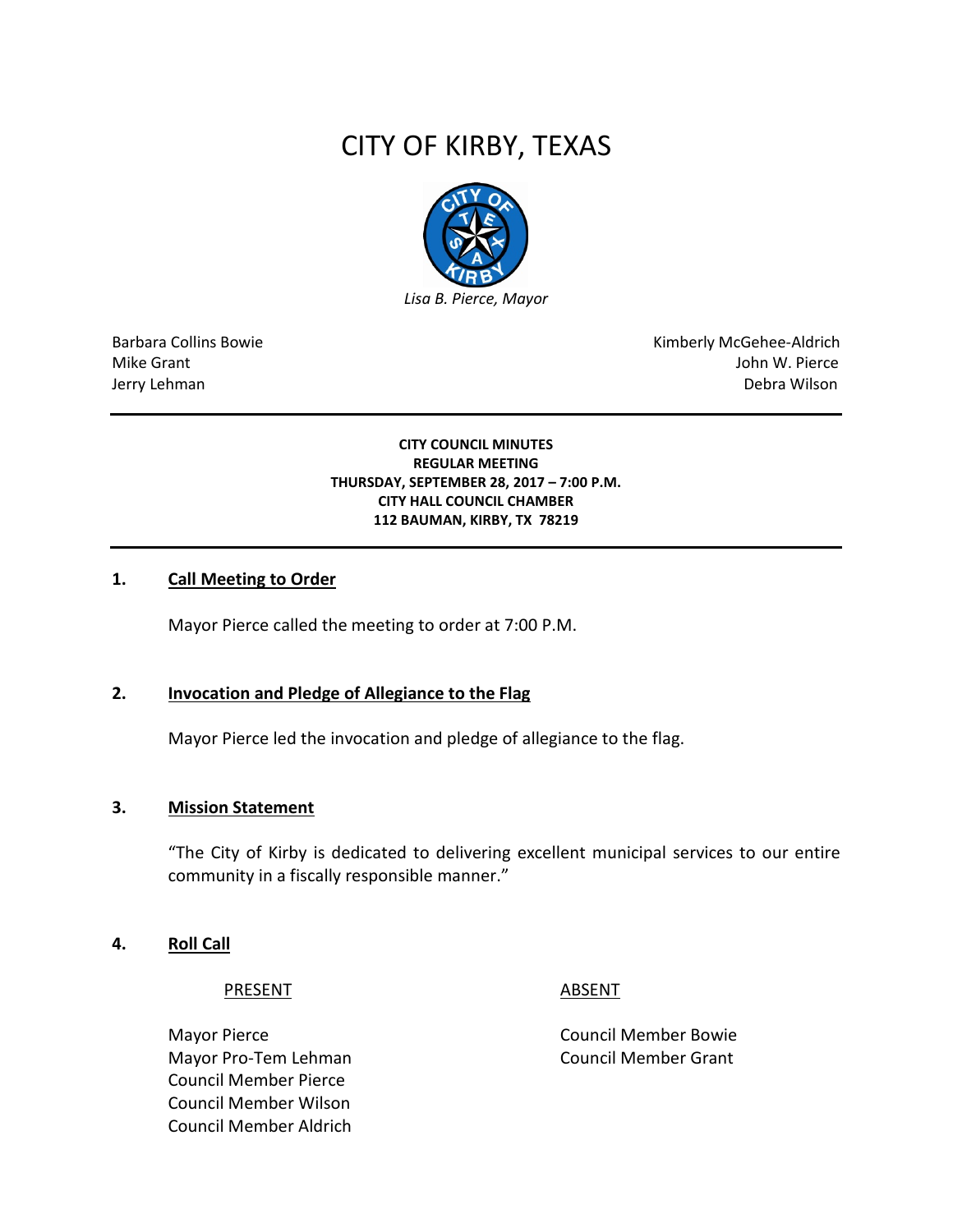#### **5. Citizen Participation**

1. Sherri Bujano – She informed Council that after the fence was installed by her property there are people walking along her property to reach Binz Engleman. She said there is not enough lighting at her end of the street.

2. Steve Linscomb – Judson I.S.D. Communications Director. He provided an update on the bond projects. There is a pay order for the construction at Kirby Middle School and this will get the ball rolling for proposals. This will be a multi-million dollar project.

# **6. Consideration Of Minutes**

# a. Approval Of Public Hearing/Regular Meeting Minutes – September 14, 2017

Mayor Pro-Tem Lehman moved to accept the minutes of September 14, 2017; seconded by Council Member Wilson. With all voting, "aye" the motion carried with a 5-0 vote.

AYES: 5 NAYES: 0

# b. Approval Of Special Meeting Minutes – September 21, 2017

Council Member Aldrich moved to accept the minutes of September 21, 2017; seconded by Mayor Pro-Tem Lehman. With all voting, "aye" the motion carried with a 5-0 vote.

AYES: 5 NAYES: 0

#### **7. Presentations And Announcements**

#### a. Recognition Of Years Of Service For Health Inspector

City Manager Vernon informed Council that our current health inspector, Gary Davis, was unable to attend the meeting. She recognized him for over 20 years of service to the City. His last day working for the City of Kirby is September 30, 2017.

# b. Status Update On Kirby Bexar Animal Facility

City Manager Vernon said she met with Bexar County Animal Control staff and joint facility manager. Standard Operation Procedures have been prepared for both Bexar County and Kirby staff, and upon approval the procedures will be issued to the employees in the next 30 days. She said we are fully staffed with two Kirby animal control officers and three kennel techs and adoptions have increased. Bexar County Sheriff Javier Salazar has a couple of proposals he would like Council to consider in the near future. Mayor Pierce expressed that the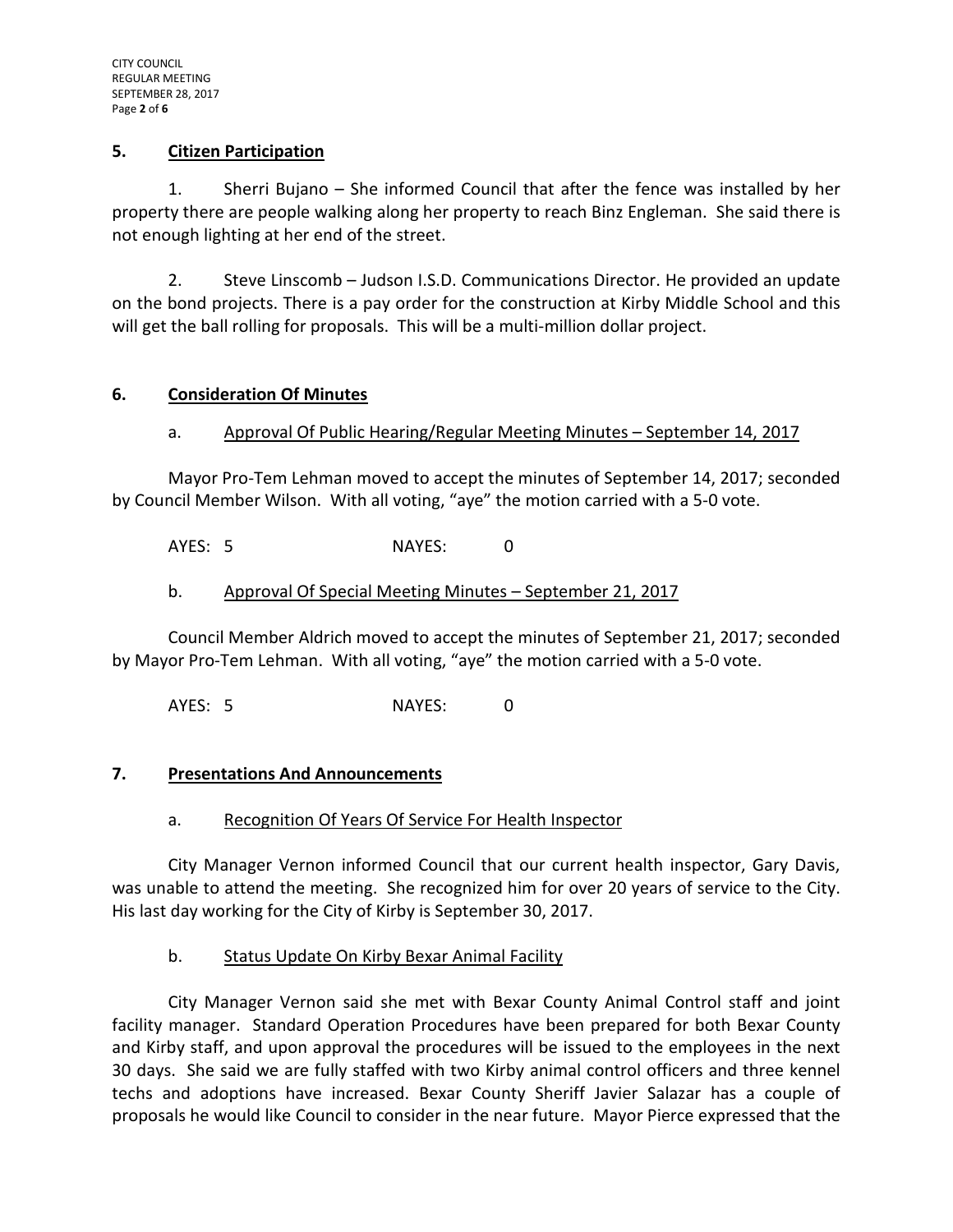facility has a foster program. She said anyone who is interested can contact Jaycee the kennel manager about the program.

# c. National Night Out 2017

Chief Bois said National Night Out is Tuesday, October 3, 6 P.M. to 8 P.M. and will held at three locations, Hugo Lentz Park, Senior Center and True Vision Church. He provided the activities for each location.

# d. Resignation Of Council Member Barbara Collins Bowie

Mayor Pierce informed Council that Ms. Bowie submitted her resignation on September 25, 2017.

# **8. Discussion And Possible Action**

# a. Discussion And Possible Action To Appoint Member(s) To The Kirby Senior Center Board

Mayor Pierce said she was informed that there have not been any applications submitted at this time and she was asked to table this item. Council Member Aldrich moved to table this item; seconded by Council Member Pierce. With all voting, "aye" the motion carried with a 5-0 vote.

AYES: 5 NAYES: 0

# b. Discussion And Possible Action To Appoint Member(s) To The Economic Development Committee

Mayor Pierce said she attended the Economic Development Committee meeting and they asked that this item be tabled to allow time for more applications to be submitted so they can have a larger base to choose from.

Council Member Wilson moved to table this item to appoint members to the Economic Development Committee; seconded by Council Member Aldrich. With all voting, "aye" the motion carried with a 5-0 vote.

AYES: 5 NAYES: 0

c. Discussion And Possible Action On Swimming Pool Management Proposals

City Manager Vernon informed Council she received proposals from the YMCA, San Antonio Pool Management and Veterans Pool Management. She said that that tonight we will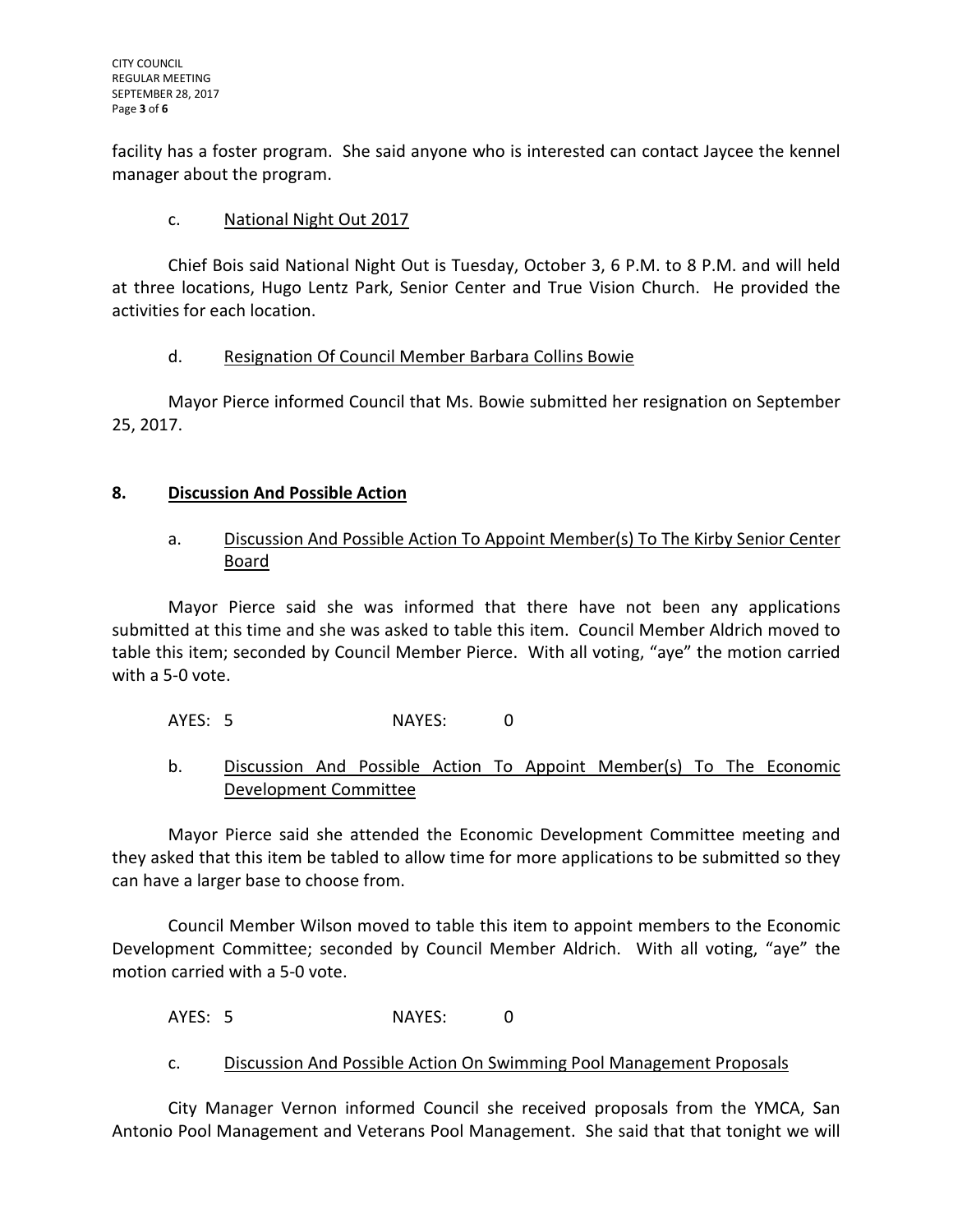hear about the different proposals and ask questions. Something to be considered is do we want to continue with the regular pool season (Memorial Day to Labor Day) or do we want to look at a year round program. Also, determine if we want all the services available in the proposals. This year it cost us a little less than \$20,000 to operate the pool.

City Manager Vernon introduced Crystal Vega, representing YMCA and Shawn Ruis representing SA Pool Management. They provided Council with information on their programs.

# d. Discussion And Possible Action To Change The Date Of The November 23, 2017 Regular Council Meeting To November 30, 2017

Council Member Wilson moved to change the date of the November 23, 2017 regular Council meeting to November 30, 2017; seconded by Mayor Pro-Tem Lehman. With all voting, "aye" the motion carried with a 5-0 vote.

AYES: 5 NAYES: 0

# e. Discussion And Possible Action On Procedure For Filling City Council Vacancy

Mayor Pierce opened the discussion on the process to fill the vacancy. She asked Marc Schnall to offer his comments on the process.

Mr. Schnall, city attorney, informed Council the vacancy must be filled on or before October 24, 2017. Ms. Bowie did not propose a nominee; therefore, the Council can proceed to discuss and act upon the procedure to fill the vacancy. The deadline is October 24, so action should be taken on October 12 to fill the vacancy.

The Council discussed that whoever is interested in being appointed should submit an application to be reviewed by City Council. The application will be specific to appointment to the City Council. The deadline to submit the application will be 1:00 PM, October 6, 2017.

Council Member Aldrich moved to advertise this position on the Council for the vacancy with a deadline October 6 at 1 P.M.; seconded by Council Member Wilson.

Mr. Schnall asked that the motion be amended to reflect the deadline is for applications from persons interested in being considered for appointment to the Council.

Council Member Aldrich moved to amend her motion to accept applications for the vacant Council position with the deadline to be October 6, 2017 at 1 PM; seconded by Council Member Wilson. With all voting, "aye" the motion carried with a 5-0 vote.

AYES: 5 NAYES: 0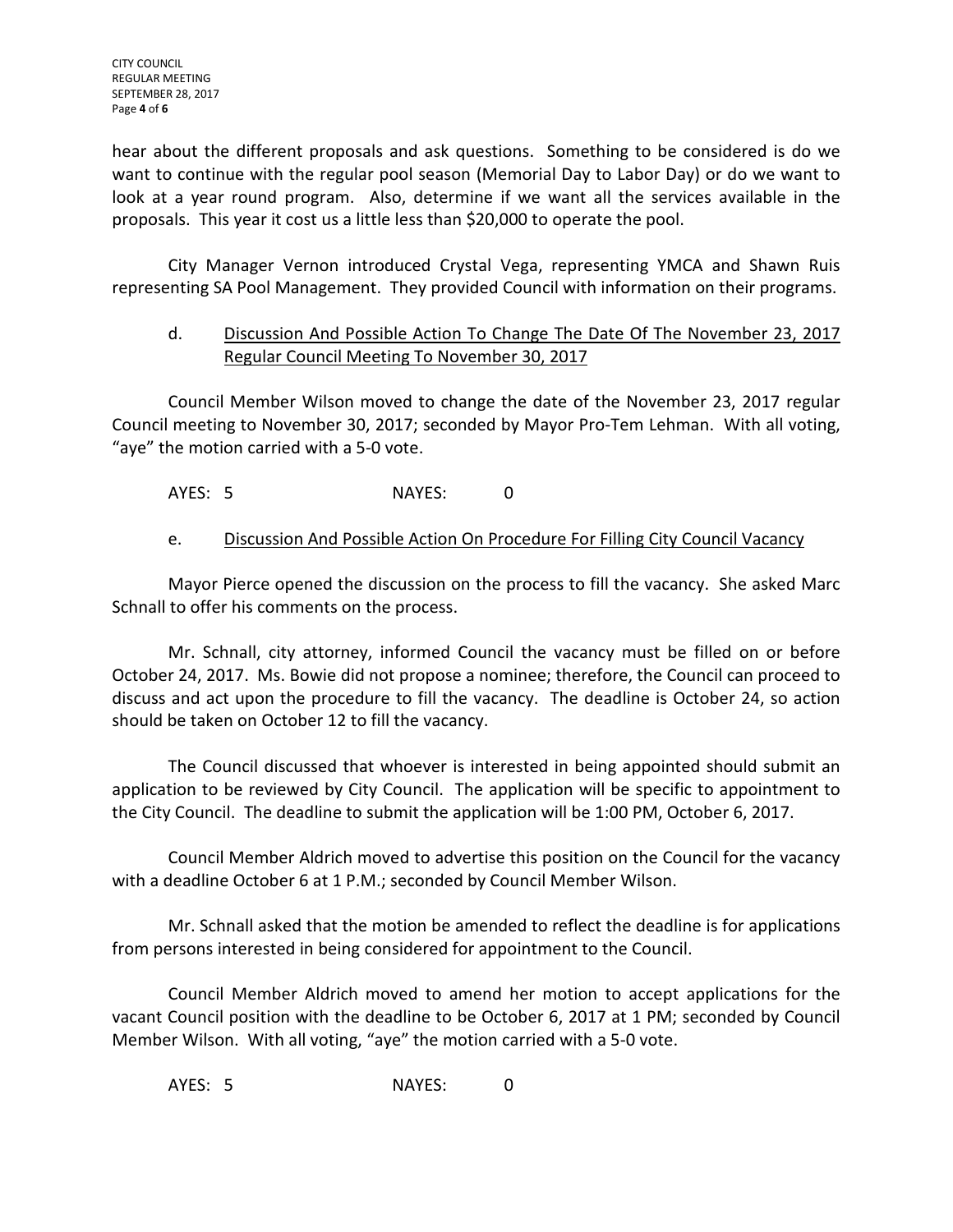The vote on the main motion as amended carried with a 5-0 vote. With all voting, "aye" the motion carried with a 5-0 vote.

AYES: 5 NAYES: 0

#### **9. Requests and Announcements**

# a. Requests By Mayor And Council Members For Items To Be Placed On Future City Council Agendas And Announcements On City Events/Community Interests

Council Member Wilson – She said she will not be attending the October 12, 2017 Council meeting. The recipient of the Yard of the Quarter showed her his backyard and how it floods between the alley and back porch when it rains. She inquired when the lights will be installed on Gaiety. City Manager Vernon said she has not been provided a completion date.

Council Member Aldrich – She said the Parks and Recreation Committee scheduled Movie in the Park on October 28 with a costume contest.

Mayor Pierce – She said on the October 12 agenda include filling the vacancy on City Council. The Annual Community Garage Sale is October 6 – 8, 7 A.M. to 6 P.M.; Bulk and Brush Pick Up is October 9 – 27. Residents need to be sure and confirm which zone they are located in. The information is on our website, Facebook, City Facebook, and glass display case. She thanked everyone for attending the meeting.

#### **10. Executive Session 551.071 Texas Government Code, Consultation With Attorney**

# a. For City Council To Receive Legal Advice On Council Compensation

Mayor Pierce closed the regular meeting and Council convened into executive session at 7:45 P.M.

Mayor Pierce closed the executive session at 8:14 P.M. and reconvened into open session at 8:16 P.M. She stated that there was no action taken during executive session.

#### **11. Adjournment**

The meeting adjourned at 8:16 P.M.